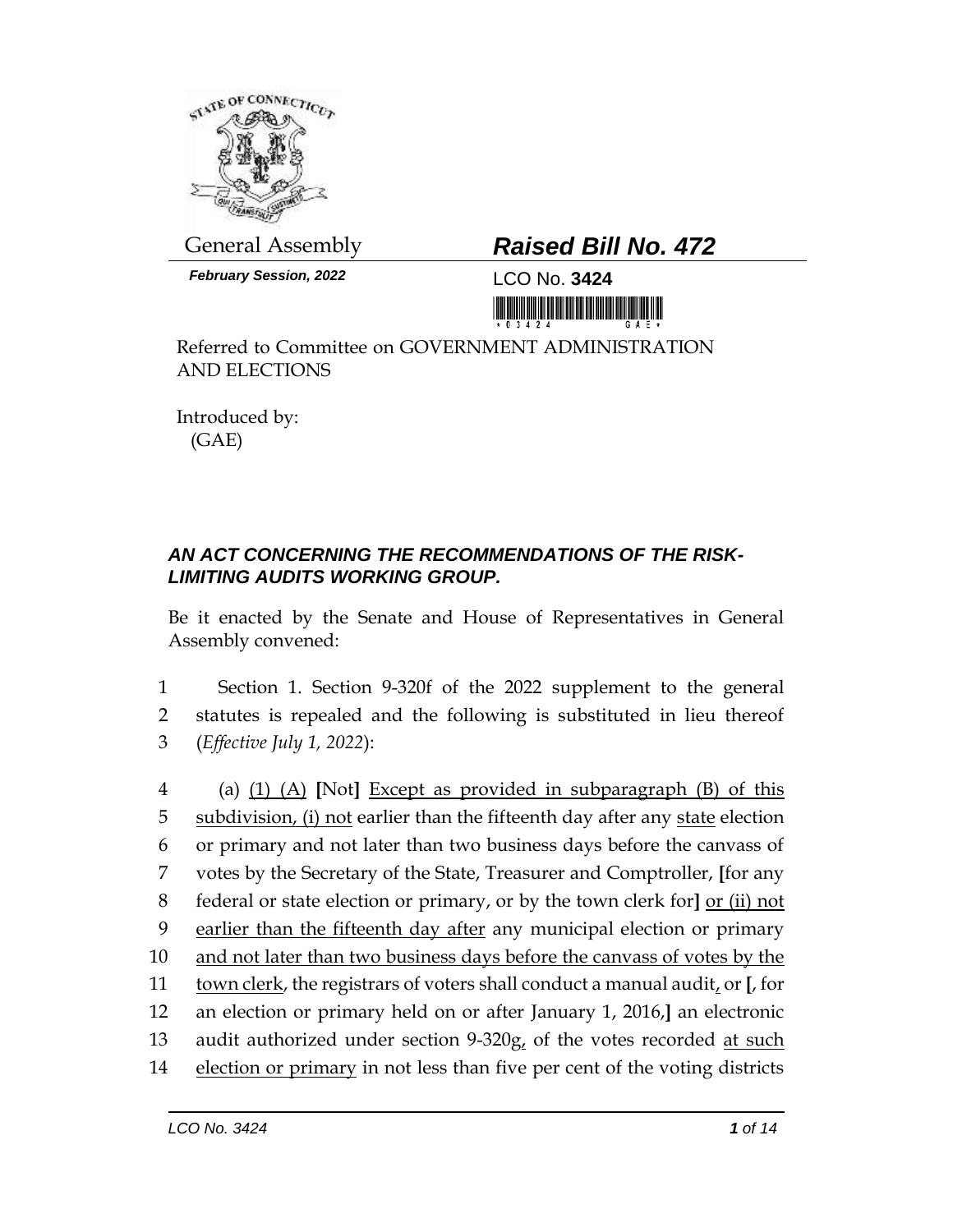in the state, district or municipality, whichever is applicable.

 (B) Not earlier than the fifteenth day after any federal election and not later than two business days before the canvass of votes by the 18 Secretary of the State, Treasurer and Comptroller, the registrars of voters shall conduct a comparison risk-limiting audit of the votes recorded at such election in not less than five per cent of the voting districts in the state.

 (C) For the purposes of this section, any central location used in a municipality for the counting of absentee ballots shall be deemed a voting district.

 (2) **[**Such manual or electronic**]** Each such audit shall be noticed in advance and be open to public observation. Any election official who participates in the administration and conduct of an audit pursuant to this section shall be compensated by the municipality at the standard rate of pay established by such municipality for elections or primaries, as the case may be.

 (b) (1) The voting districts subject to an audit described in subsection (a) of this section shall be selected in a random drawing by the Secretary of the State and such selection process shall be open to the public.

 (2) (A) **[**The**]** Except as provided in subparagraph (B) of this subdivision, the offices subject to **[**an**]** a manual or electronic audit pursuant to this section shall be, **[**(1) in the case of an election where the office of presidential elector is on the ballot, all offices required to be audited by federal law, plus one additional office selected in a random drawing by the Secretary of the State, but in no case less than three offices, (2)**]** (i) in the case of an election where the office of Governor is on the ballot, all offices required to be audited by federal law, plus one additional office selected in a random drawing by the Secretary, **[**of the State,**]** but in no case less than three offices, **[**(3)**]** (ii) in the case of a municipal election, three offices or twenty per cent of the number of offices on the ballot, whichever is greater, selected at random by the municipal clerk, and **[**(4)**]** (iii) in the case of a primary, **[**election,**]** all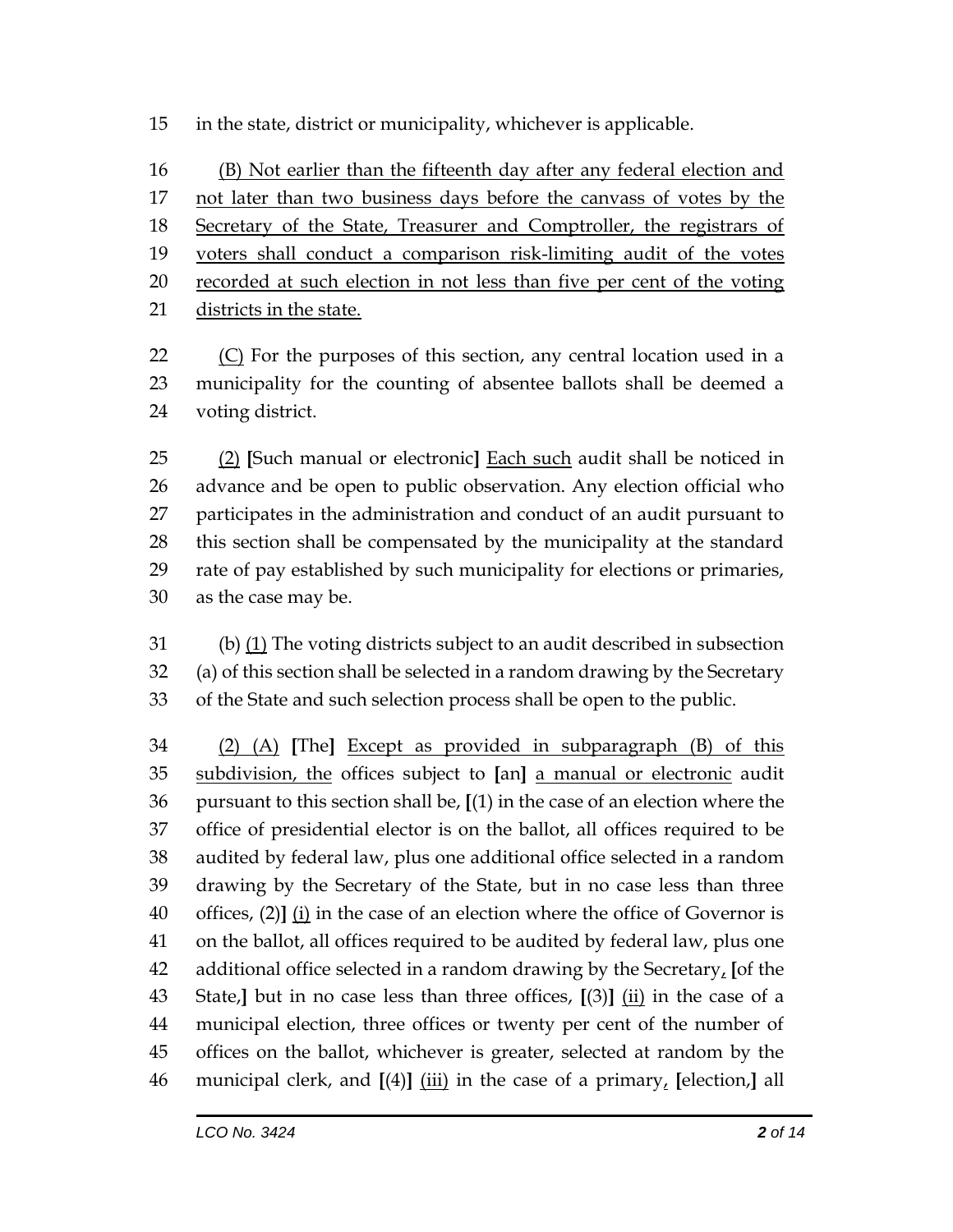offices required to be audited by federal law, plus one additional office, if any, but in no event less than twenty per cent of the offices on the

ballot, selected in a random drawing by the municipal clerk.

 (B) In the case of a federal election, the offices subject to a comparison risk-limiting audit pursuant to this section shall be (i) the office of presidential elector, if applicable, (ii) all applicable state offices, as defined in section 9-372, (iii) at least one office of representative in Congress, if applicable, (iv) at least five per cent, in the aggregate, of the 55 offices of state senator and state representative, if applicable, and (v) any other office required to be audited by federal law.

 (c) If a selected voting district has an office that is subject to recanvass or an election or primary contest pursuant to the general statutes, the 59 Secretary of the State shall select an alternative district, pursuant to the process described in subsection (b) of this section.

 (d) (1) Prior to commencing an audit described in subsection (a) of this section, the registrars of voters shall manually batch the paper ballots to be audited in groups of not greater than fifty per batch and create a ballot manifest to account for the size and location of each such batch.

 (2) **[**The**]** In the case of a manual or electronic audit described in 67 subsection (a) of this section, such audit shall consist of the manual or electronic tabulation of the paper ballots cast and counted by each voting tabulator subject to such audit. Once complete, the vote totals established pursuant to such manual or electronic tabulation shall be compared to the results reported by the voting tabulator on the day of the election or primary. The results of such manual or electronic tabulation shall be reported on a form prescribed by the Secretary of the State which shall include the total number of ballots counted, the total votes received by each candidate in question, the total votes received by each candidate in question on ballots that were properly completed by each voter and the total votes received by each candidate in question on ballots that were not properly completed by each voter.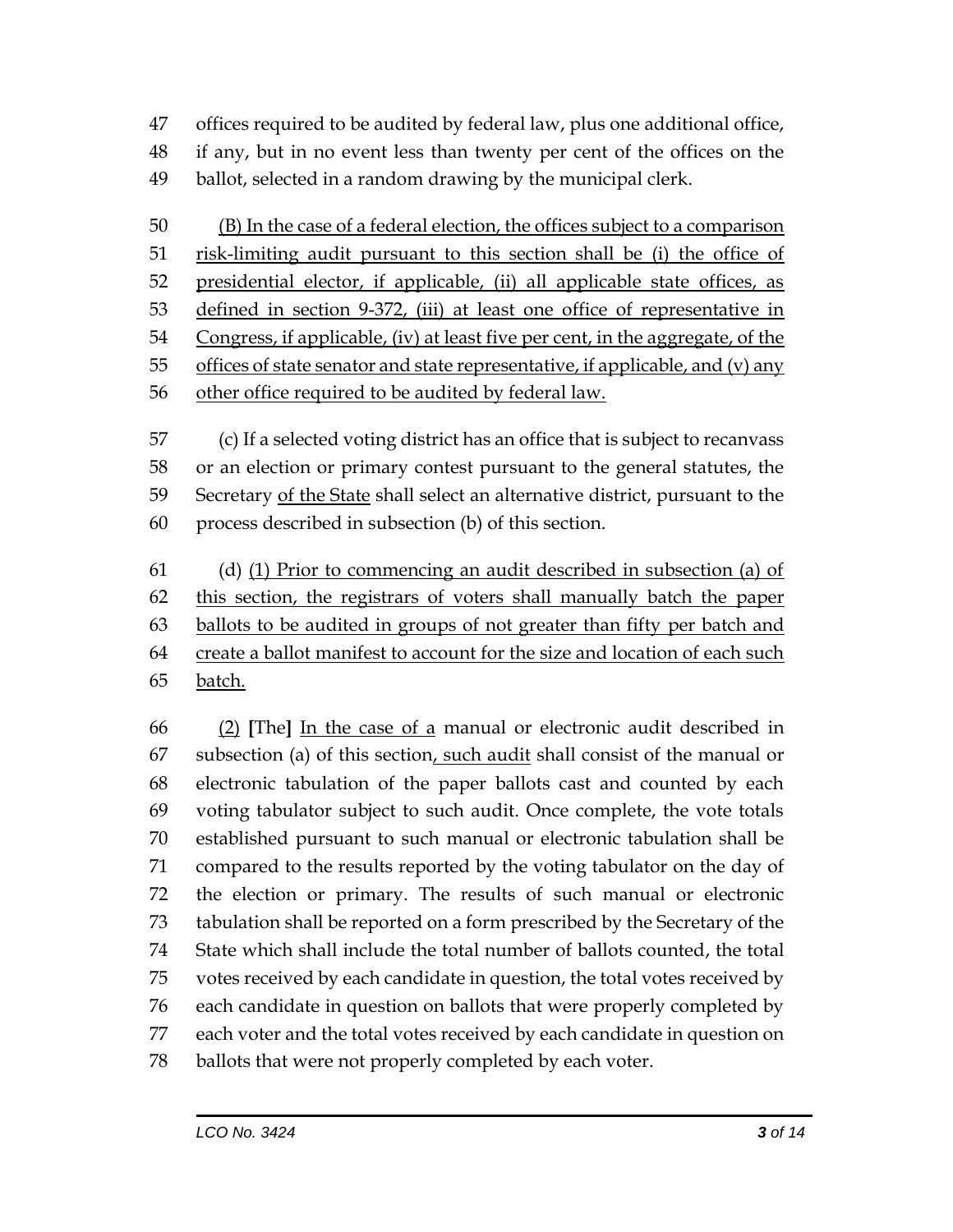(3) In the case of a comparison risk-limiting audit described in subsection (a) of this section, such audit shall be conducted in accordance with instructions and procedures prescribed by the 82 Secretary of the State. Prior to commencing any such audit, the Secretary shall set the risk limit for such audit based on the margin of victory in the race for the office subject to such audit, provided such risk limit shall not be greater than five per cent. The results of such audit shall be reported on a form and in a manner prescribed by the Secretary.

 (4) **[**Such report**]** The results reported under subdivision (2) or (3), as applicable, of this subsection shall be filed with the Secretary of the State who shall immediately forward such **[**report**]** reported results to The University of Connecticut for analysis. The University of Connecticut shall **[**file**]** submit to the Secretary a written report **[**with the Secretary of the State**]** regarding such analysis that describes any discrepancies identified. After receipt of such written report, the Secretary **[**of the State**]** shall **[**file such report with**]** transmit to the State Elections 95 Enforcement Commission a copy of such written report.

 (e) For the purposes of this section, a ballot that has not been properly completed will be deemed to be a ballot on which (1) votes have been marked by the voter outside the vote targets, (2) votes have been marked by the voter using a manual marking device that cannot be read by the voting tabulator, or (3) in the judgment of the registrars of voters, the voter marked the ballot in such a manner that the voting tabulator may not have read the marks as votes cast.

 (f) (1) Notwithstanding the provisions of section 9-311 and subject to the provisions of subdivision (3) of this subsection, in the case of a manual or electronic audit, the Secretary of the State shall order a discrepancy recanvass of the returns of an election or primary for any office if a discrepancy **[**, as defined in subsection (o) of this section,**]** exists where the margin of victory in the race for such office is less than the amount of the discrepancy multiplied by the total number of voting districts where such race appeared on the ballot. **[**, provided in**]**

## (2) Notwithstanding the provisions of section 9-311 and subject to the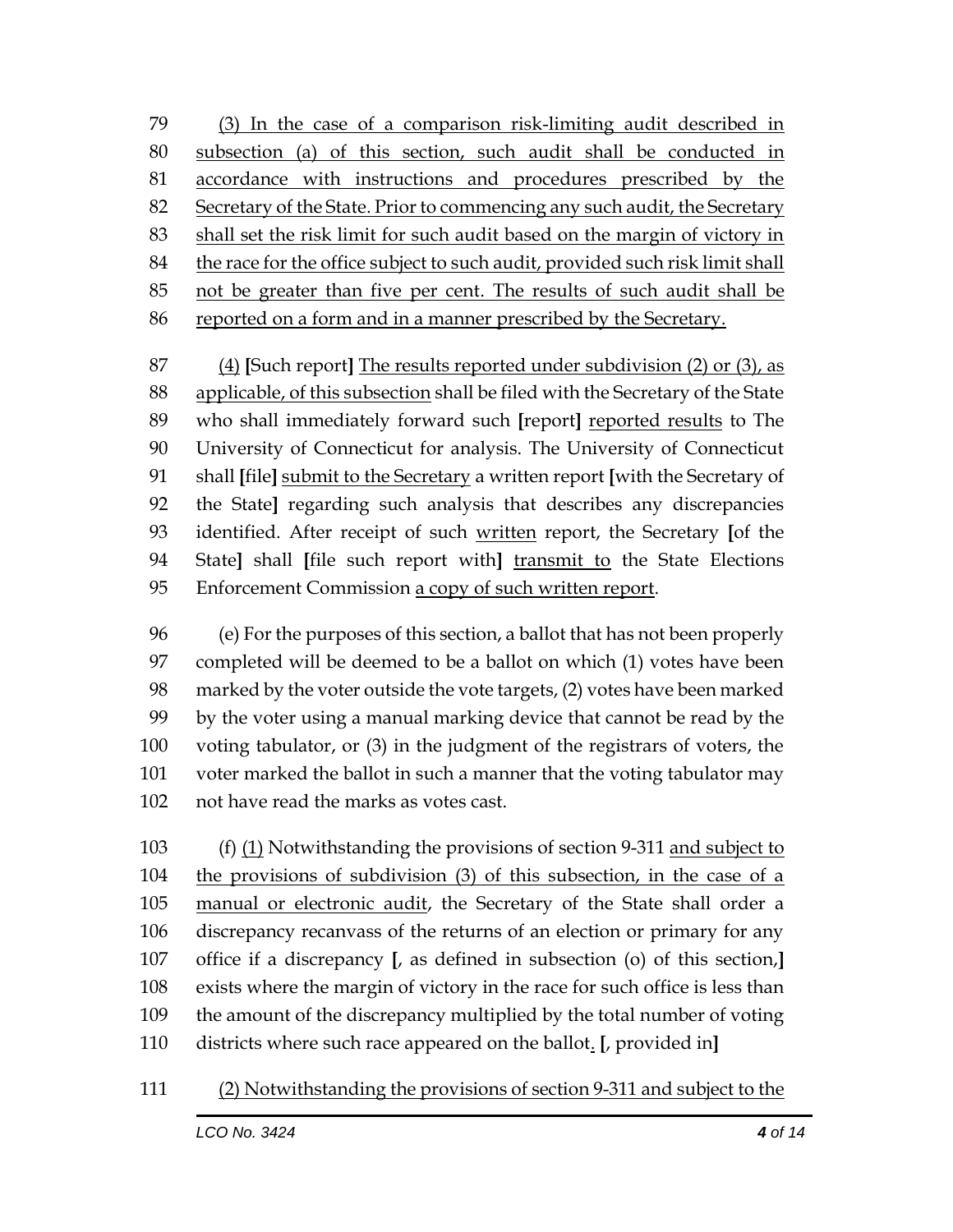provisions of subdivision (3) of this subsection, in the case of a 113 comparison risk-limiting audit, the Secretary of the State shall order a discrepancy recanvass of the returns of an election or primary for any office if a discrepancy exists where the risk limit set by the Secretary 116 prior to the commencement of such audit is exceeded.

 (3) In a year in which the Secretary of the State is a candidate for an office on the ballot and that office is subject to an audit as provided by this section, the State Elections Enforcement Commission shall order a discrepancy recanvass if a discrepancy **[**, as defined by subsection (o) of this section,**]** has occurred that could affect the outcome of the election or primary for such office.

 (g) If the written report submitted by The University of Connecticut **[**report described in**]** under subsection (d) of this section indicates that a voting tabulator failed to record votes accurately and in the manner provided by the general statutes, the Secretary of the State shall require that the voting tabulator be examined and recertified by the Secretary **[**of the State,**]** or the Secretary's designee. Nothing in this subsection shall be construed to prohibit the Secretary **[**of the State**]** from requiring that a voting tabulator be examined and recertified.

 (h) The audit **[**report filed**]** results reported to the Secretary of the 132 State pursuant to subdivision (4) of subsection (d) of this section shall be open to public inspection and may be used as prima facie evidence of a discrepancy in any contest arising pursuant to chapter 149 or for any other cause of action arising from such election or primary.

 (i) If the audit officials are unable to reconcile the **[**manual or electronic**]** count from an audit described in subsection (a) of this section with the electronic vote tabulation and discrepancies from the election or primary, the Secretary of the State shall conduct such further investigation of the voting tabulator malfunction as may be necessary for the purpose of reviewing whether or not to decertify the voting tabulator or tabulators in question or to order the voting tabulator to be examined and recertified pursuant to subsection (g) of this section. Any report produced by the Secretary **[**of the State**]** as a result of such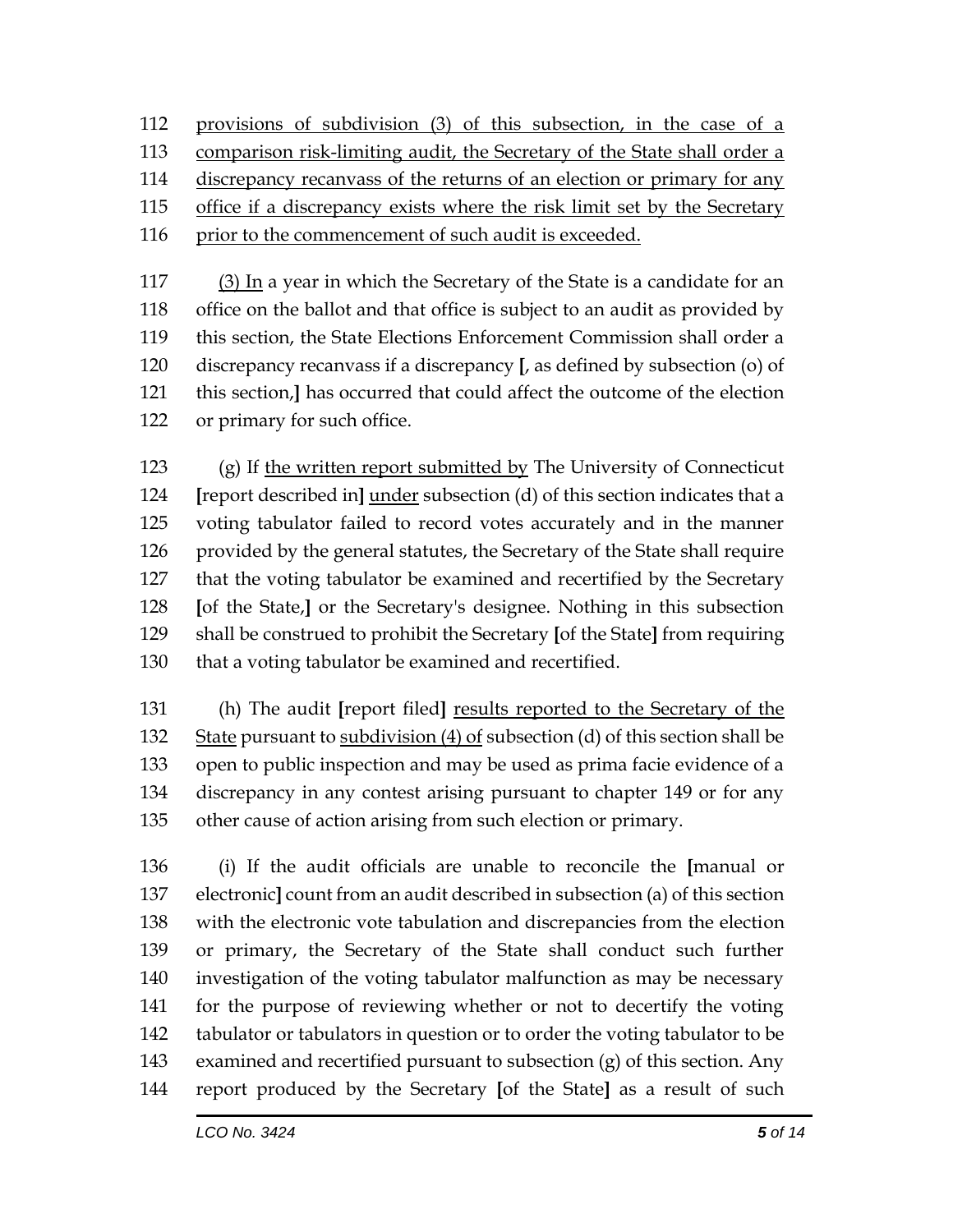investigation shall be filed with the State Elections Enforcement Commission, and the commission may initiate such further investigation in accordance with subdivision (1) of subsection (a) of section 9-7b as may be required to determine if any violations of the general statutes concerning election law have been committed.

 (j) The individual paper ballots used at an election or primary shall be carefully preserved and returned in their designated receptacle in accordance with the requirements of section 9-266 or 9-310, whichever is applicable.

 (k) Nothing in this section shall be construed to preclude any candidate or elector from seeking additional remedies pursuant to chapter 149.

 (l) After an election or primary, any voting tabulator may be kept locked for a period longer than that prescribed by sections 9-266, 9-310 and 9-447, if such an extended period is ordered by either a court of 160 competent jurisdiction, the Secretary of the State or the State Elections Enforcement Commission. Either the court or the Secretary of the State may order an audit of such voting tabulator to be conducted by such persons as the court or the Secretary **[**of the State**]** may designate, provided the State Elections Enforcement Commission may order such an audit under the circumstances prescribed in subsection (f) of this section. If the machine utilized in such election or primary is an optical scan voting system, such order to lock such machine shall include the tabulator, memory card and all other components and processes utilized in the programming of such machine.

 (m) The Secretary of the State may adopt regulations, in accordance with the provisions of chapter 54, as may be necessary for the conduct of the manual or electronic tabulation of the paper ballots described in subsection (a) of this section and to establish guidelines for expanded audits when there are differences between the manual or electronic counts from the audit described in subsection (a) of this section and tabulator counts from the election or primary. On or after July 1, 2022, the Secretary may amend such regulations as may be necessary for the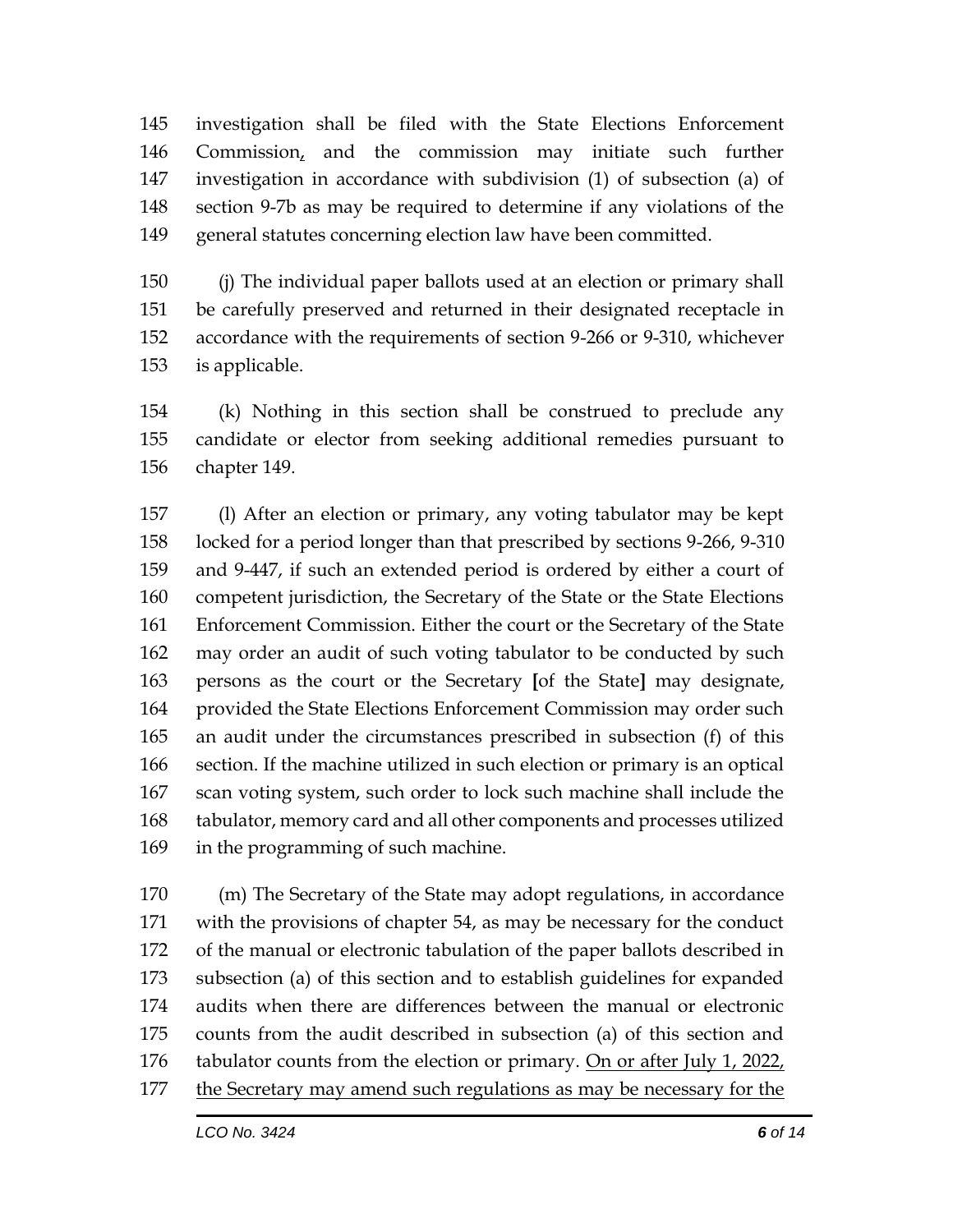conduct of comparison risk-limiting audits described in subsection (a)

of this section and to update such guidelines for expanded audits to

account for the conduct of comparison risk-limiting audits.

 (n) Notwithstanding any provision of the general statutes, the Secretary of the State shall have access to the code in any voting machine whenever any problem is discovered as a result of an audit described in subsection (a) of this section.

(o) As used in this section: **[**, "discrepancy"**]**

 (1) "Discrepancy" means any difference in vote totals between tabulator counts from an election or primary and **[**manual or electronic**]** counts from an audit described in subsection (a) of this section in a voting district that (A) in the case of a manual or electronic audit, exceeds one-half of one per cent of the lesser amount of the vote totals between such tabulator counts and **[**such**]** the manual or electronic counts where such differences cannot be resolved through an accounting of ballots that were not marked properly in accordance with subsection (e) of this section, **[**"state election" means "state election", as defined in section 9-1, "municipal election"**]** and (B) in the case of a comparison risk-limiting audit, exceeds the risk limit set by the Secretary of the State prior to the commencement of such audit;

(2) "State election" has the same meaning as provided in section 9-1;

 (3) "Municipal election" means a municipal election held pursuant to section 9-164; **[**, "manual"**]**

 (4) "Federal election" has the same meaning as provided in section 9- 158a;

 (5) "Manual" means by hand and without the assistance of electronic equipment; **[**and "electronic"**]**

205 (6) "Electronic" means through the use of equipment described in section 9-320g; and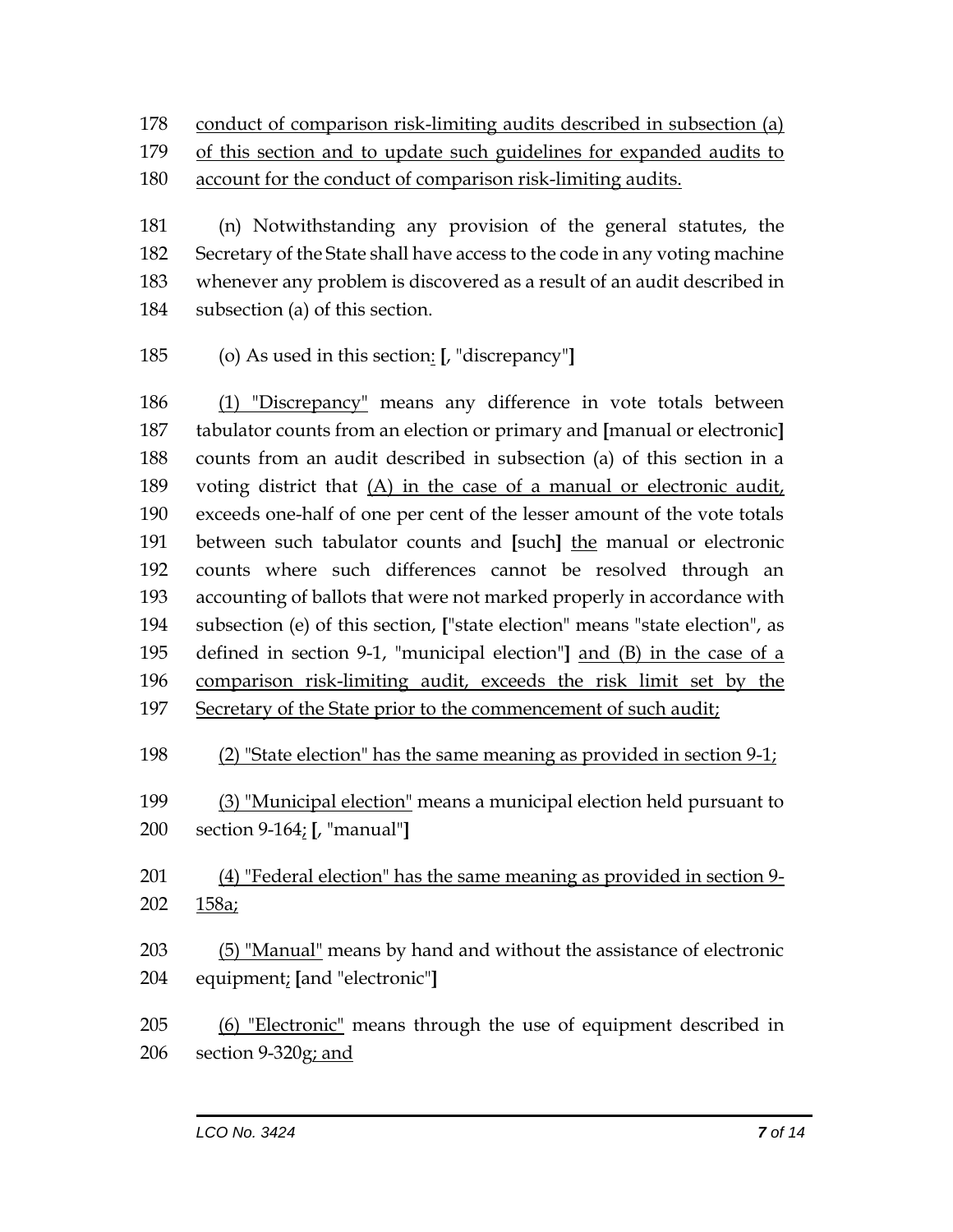(7) "Risk limit" means the maximum allowable likelihood that an audit described in subparagraph (B) of subdivision (1) of subsection (a) of this section fails to detect a difference in vote totals between tabulator counts from an election or primary and counts from such audit in a voting district.

 Sec. 2. Section 9-323 of the general statutes is repealed and the following is substituted in lieu thereof (*Effective July 1, 2022*):

 Any elector or candidate who claims that he is aggrieved by any ruling of any election official in connection with any election for presidential electors and for a senator in Congress and for representative in Congress or any of them, held in his town, or that there was a mistake in the count of the votes cast at such election for candidates for such electors, senator in Congress and representative in Congress, or any of them, at any voting district in his town, or any candidate for such an office who claims that he is aggrieved by a violation of any provision of section 9-355, 9-357 to 9-361, inclusive, 9- 364, 9-364a or 9-365 in the casting of absentee ballots at such election, may bring his complaint to any judge of the Supreme Court, in which he shall set out the claimed errors of such election official, the claimed errors in the count or the claimed violations of said sections. In any action brought pursuant to the provisions of this section, the complainant shall file a certification attached to the complaint indicating that a copy of the complaint has been sent by first-class mail or delivered to the State Elections Enforcement Commission. If such complaint is made prior to such election, such judge shall proceed expeditiously to render judgment on the complaint and shall cause notice of the hearing to be given to the Secretary of the State and the State Elections Enforcement Commission. If such complaint is made subsequent to the election, it shall be brought not later than fourteen days after the election or, if such complaint is brought in response to **[**the manual tabulation of paper ballots authorized**]** an audit conducted pursuant to section 9-320f, 238 as amended by this act, such complaint shall be brought not later than seven days after the close of any such **[**manual tabulation**]** audit, and in either such circumstance, the judge shall forthwith order a hearing to be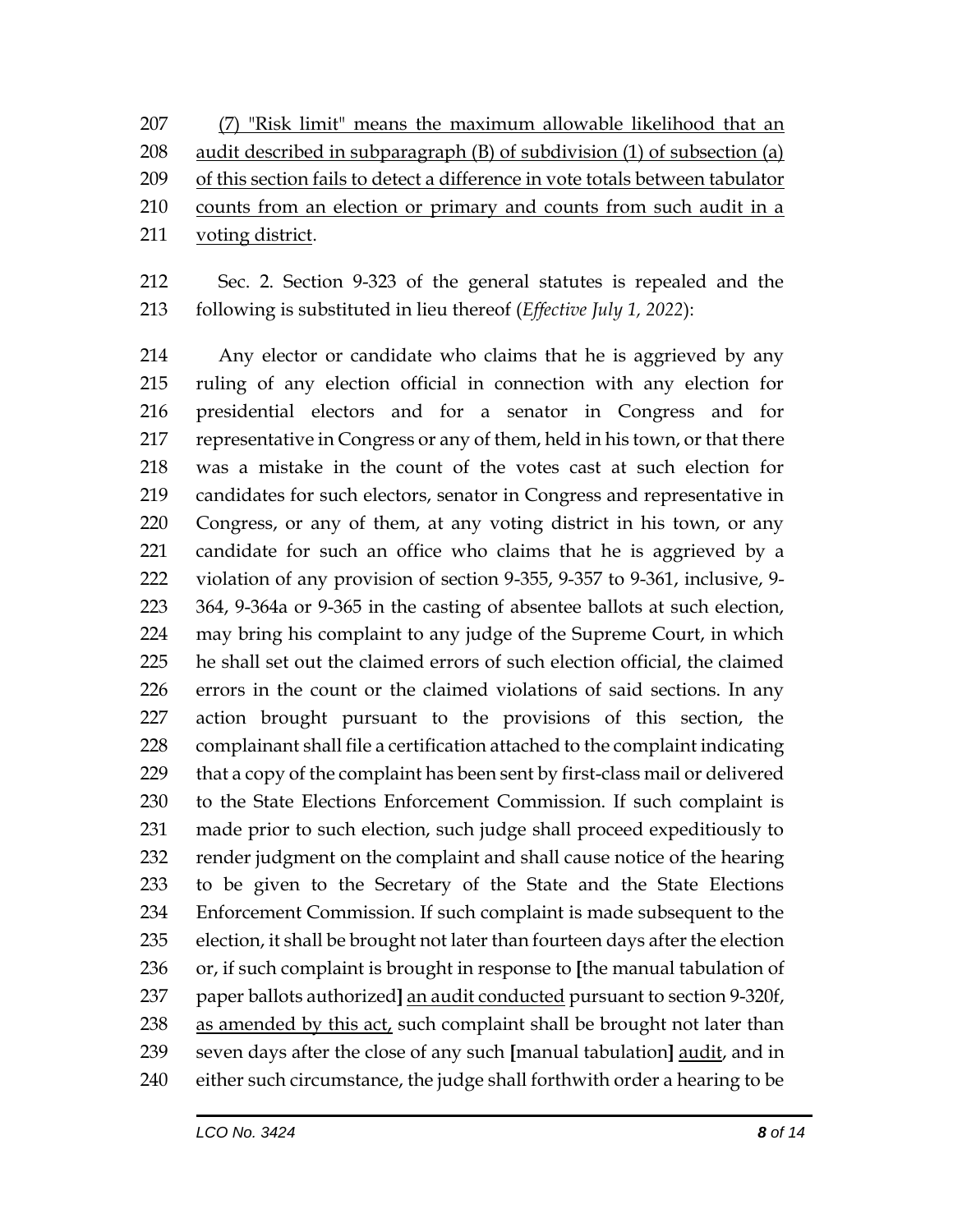had upon such complaint, upon a day not more than five or less than three days from the making of such order, and shall cause notice of not less than three or more than five days to be given to any candidate or candidates whose election may be affected by the decision upon such hearing, to such election official, to the Secretary of the State, to the State Elections Enforcement Commission and to any other party or parties whom such judge deems proper parties thereto, of the time and place 248 for the hearing upon such complaint. Such judge, with two other judges of the Supreme Court to be designated by the Chief Court Administrator, shall, on the day fixed for such hearing and without unnecessary delay, proceed to hear the parties. If sufficient reason is shown, such judges may order any voting tabulators to be unlocked or any ballot boxes to be opened and a recount of the votes cast, including absentee ballots, to be made. Such judges shall thereupon, in the case they, or any two of them, find any error in the rulings of the election official, any mistake in the count of such votes or any violation of said sections, certify the result of their finding or decision, or the finding or decision of a majority of them, to the Secretary of the State before the first Monday after the second Wednesday in December. Such judges may order a new election or a change in the existing election schedule, provided such order complies with Section 302 of the Help America Vote Act, P.L. 107-252, as amended from time to time. Such certificate of such judges, or a majority of them, shall be final upon all questions 264 relating to the rulings of such election officials, to the correctness of such count and, for the purposes of this section only, such claimed violations, and shall operate to correct the returns of the moderators or presiding officers so as to conform to such finding or decision.

 Sec. 3. Section 9-324 of the general statutes is repealed and the following is substituted in lieu thereof (*Effective July 1, 2022*):

 Any elector or candidate who claims that such elector or candidate is aggrieved by any ruling of any election official in connection with any election for Governor, Lieutenant Governor, Secretary of the State, State Treasurer, Attorney General, State Comptroller or judge of probate, held in such elector's or candidate's town, or that there has been a mistake in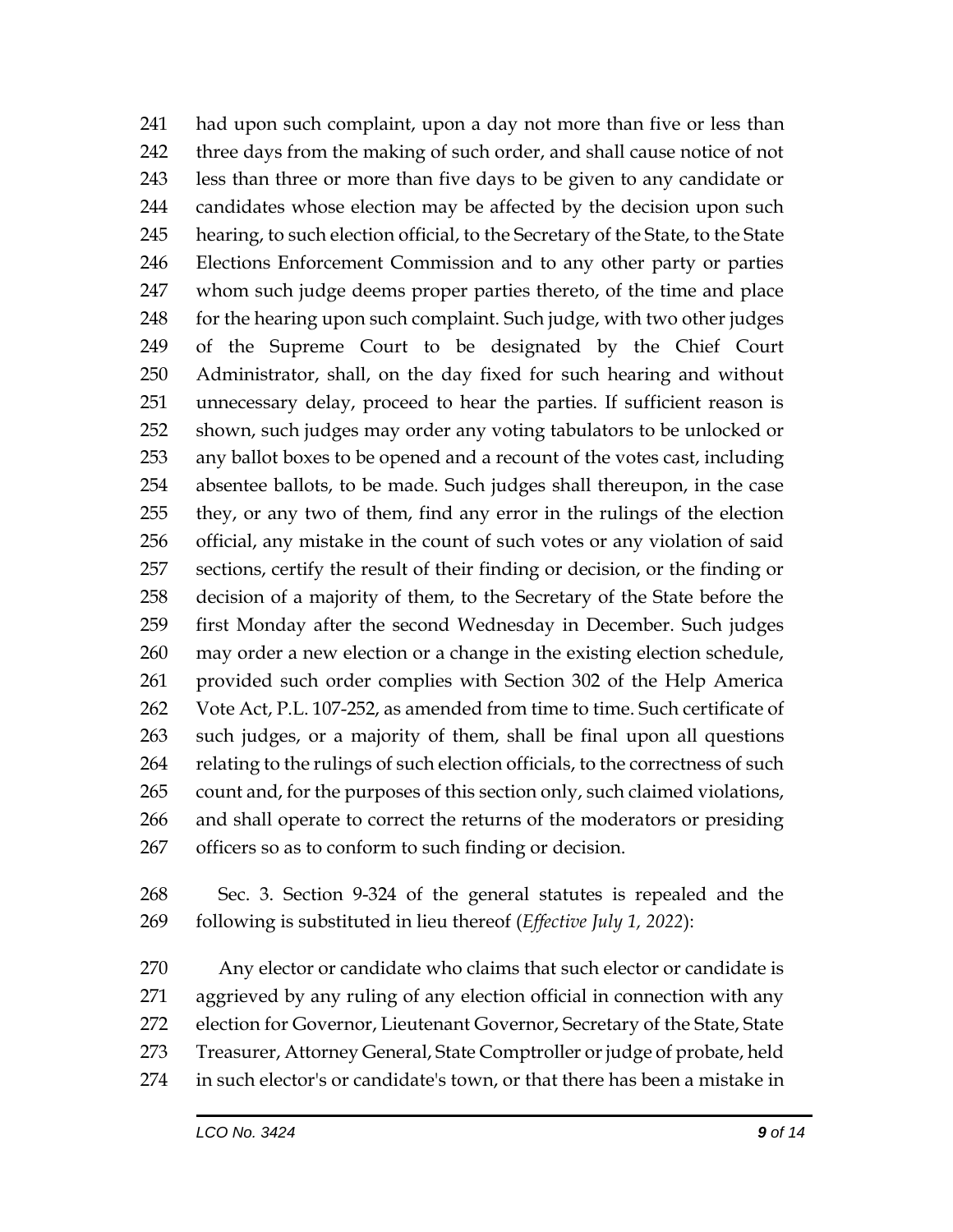the count of the votes cast at such election for candidates for said offices or any of them, at any voting district in such elector's or candidate's town, or any candidate for such an office who claims that such candidate is aggrieved by a violation of any provision of section 9-355, 9-357 to 9- 361, inclusive, 9-364, 9-364a or 9-365 in the casting of absentee ballots at such election or any candidate for the office of Governor, Lieutenant Governor, Secretary of the State, State Treasurer, Attorney General or State Comptroller, who claims that such candidate is aggrieved by a violation of any provision of sections 9-700 to 9-716, inclusive, may bring such elector's or candidate's complaint to any judge of the Superior Court, in which such elector or candidate shall set out the claimed errors of such election official, the claimed errors in the count or the claimed violations of said sections. In any action brought pursuant to the provisions of this section, the complainant shall send a copy of the complaint by first-class mail, or deliver a copy of the complaint by hand, to the State Elections Enforcement Commission. If such complaint is made prior to such election, such judge shall proceed expeditiously to render judgment on the complaint and shall cause notice of the hearing to be given to the Secretary of the State and the State Elections Enforcement Commission. If such complaint is made subsequent to the election, it shall be brought not later than fourteen days after the election or, if such complaint is brought in response to **[**the manual tabulation of paper ballots authorized**]** an audit conducted pursuant to section 9-320f, as amended by this act, such complaint shall be brought not later than seven days after the close of any such **[**manual tabulation**]** audit and, in either such circumstance, such judge shall forthwith order a hearing to be had upon such complaint, upon a day not more than five nor less than three days from the making of such order, and shall cause notice of not less than three nor more than five days to be given to any candidate or candidates whose election may be affected by the decision upon such hearing, to such election official, the Secretary of the State, the State Elections Enforcement Commission and to any other party or parties whom such judge deems proper parties thereto, of the time and place for the hearing upon such complaint. Such judge shall, on the day fixed for such hearing and without unnecessary delay, proceed to hear the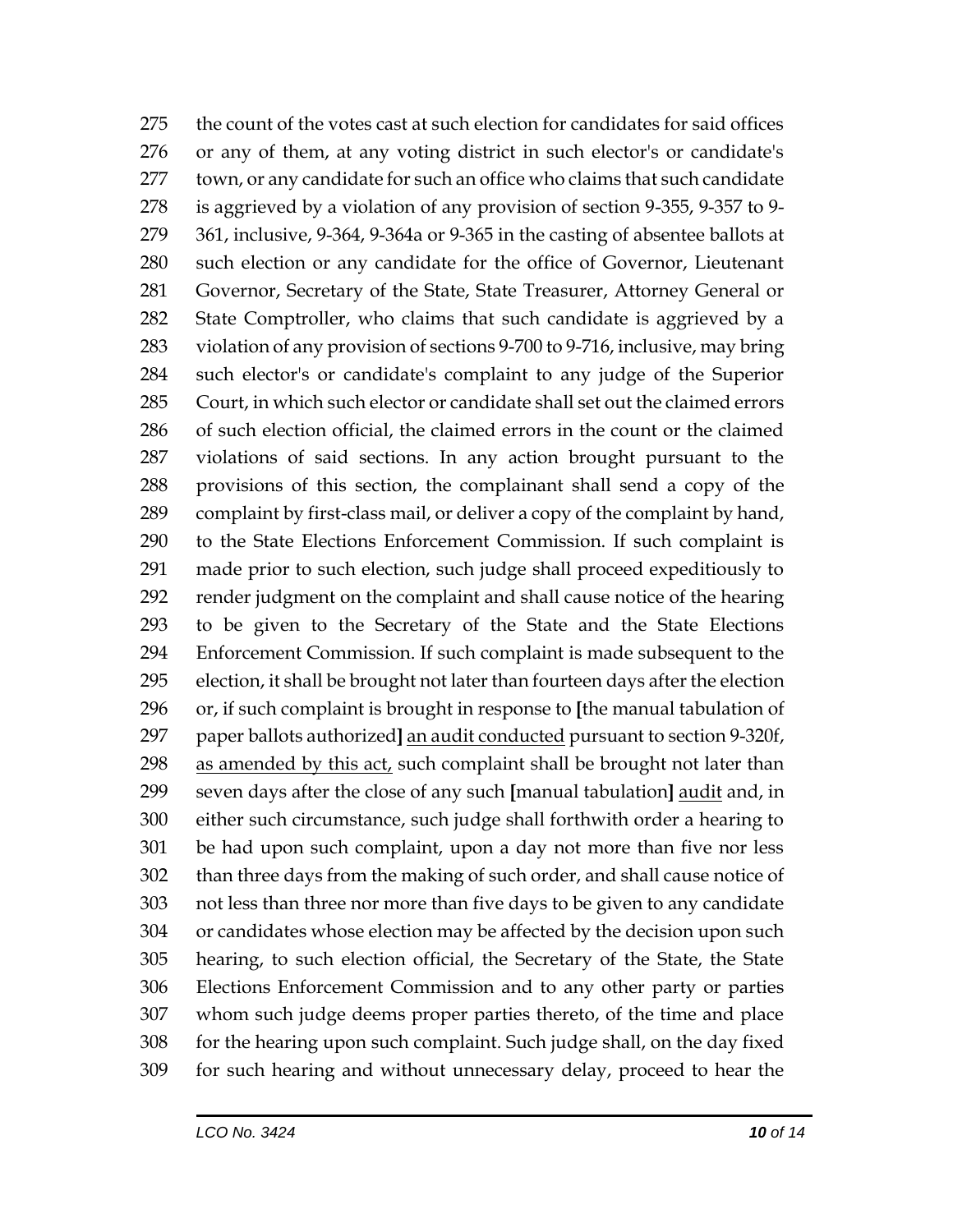parties. If sufficient reason is shown, such judge may order any voting tabulators to be unlocked or any ballot boxes to be opened and a recount of the votes cast, including absentee ballots, to be made. Such judge shall thereupon, in case such judge finds any error in the rulings of the election official, any mistake in the count of the votes or any violation of said sections, certify the result of such judge's finding or decision to the Secretary of the State before the fifteenth day of the next succeeding December. Such judge may order a new election or a change in the existing election schedule. Such certificate of such judge of such judge's finding or decision shall be final and conclusive upon all questions relating to errors in the rulings of such election officials, to the correctness of such count, and, for the purposes of this section only, such claimed violations, and shall operate to correct the returns of the moderators or presiding officers, so as to conform to such finding or decision, unless the same is appealed from as provided in section 9-325.

 Sec. 4. Section 9-328 of the general statutes is repealed and the following is substituted in lieu thereof (*Effective July 1, 2022*):

 Any elector or candidate claiming to have been aggrieved by any ruling of any election official in connection with an election for any municipal office or a primary for justice of the peace, or any elector or candidate claiming that there has been a mistake in the count of votes cast for any such office at such election or primary, or any candidate in such an election or primary claiming that he is aggrieved by a violation of any provision of sections 9-355, 9-357 to 9-361, inclusive, 9-364, 9-364a or 9-365 in the casting of absentee ballots at such election or primary, may bring a complaint to any judge of the Superior Court for relief therefrom. In any action brought pursuant to the provisions of this section, the complainant shall send a copy of the complaint by first-class mail, or deliver a copy of the complaint by hand, to the State Elections Enforcement Commission. If such complaint is made prior to such election or primary, such judge shall proceed expeditiously to render judgment on the complaint and shall cause notice of the hearing to be given to the Secretary of the State and the State Elections Enforcement Commission. If such complaint is made subsequent to such election or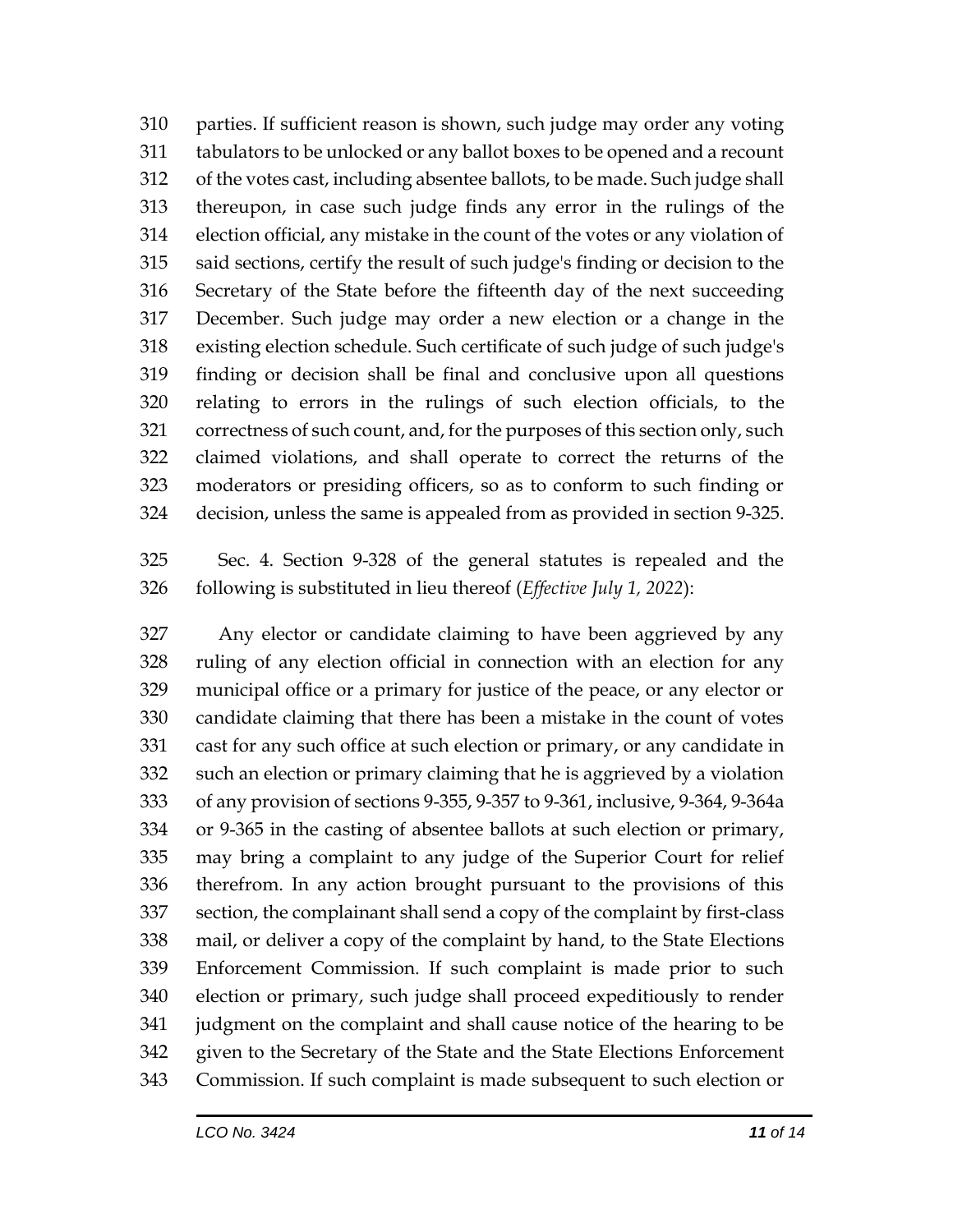primary, it shall be brought not later than fourteen days after such election or primary, except that if such complaint is brought in response to **[**the manual tabulation of paper ballots, authorized**]** an audit conducted pursuant to section 9-320f, as amended by this act, such complaint shall be brought not later than seven days after the close of any such **[**manual tabulation**]** audit, to any judge of the Superior Court, in which he shall set out the claimed errors of the election official, the claimed errors in the count or the claimed violations of said sections. Such judge shall forthwith order a hearing to be had upon such complaint, upon a day not more than five nor less than three days from the making of such order, and shall cause notice of not less than three nor more than five days to be given to any candidate or candidates whose election or nomination may be affected by the decision upon such hearing, to such election official, the Secretary of the State, the State Elections Enforcement Commission and to any other party or parties whom such judge deems proper parties thereto, of the time and place 360 for the hearing upon such complaint. Such judge shall, on the day fixed for such hearing and without unnecessary delay, proceed to hear the parties. If sufficient reason is shown, he may order any voting tabulators to be unlocked or any ballot boxes to be opened and a recount of the votes cast, including absentee ballots, to be made. Such judge shall thereupon, if he finds any error in the rulings of the election official or any mistake in the count of the votes, certify the result of his finding or decision to the Secretary of the State before the tenth day succeeding the conclusion of the hearing. Such judge may order a new election or primary or a change in the existing election schedule. Such certificate of such judge of his finding or decision shall be final and conclusive upon all questions relating to errors in the ruling of such election officials, to the correctness of such count, and, for the purposes of this section only, such claimed violations, and shall operate to correct the returns of the moderators or presiding officers, so as to conform to such finding or decision, except that this section shall not affect the right of appeal to the Supreme Court and it shall not prevent such judge from reserving such questions of law for the advice of the Supreme Court as provided in section 9-325. Such judge may, if necessary, issue his writ of mandamus,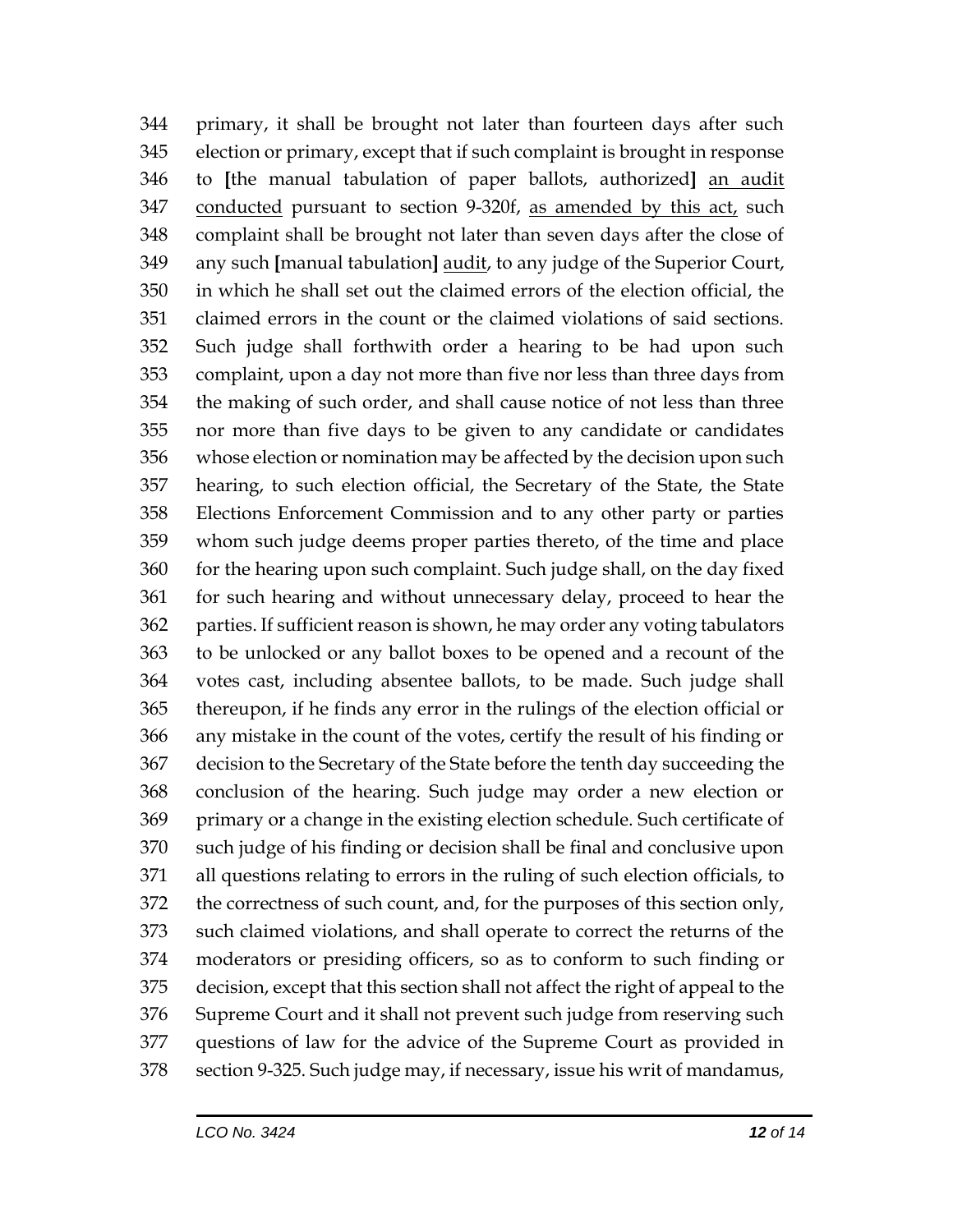requiring the adverse party and those under him to deliver to the complainant the appurtenances of such office, and shall cause his finding and decree to be entered on the records of the Superior Court in the proper judicial district.

 Sec. 5. Subsection (a) of section 9-329a of the general statutes is repealed and the following is substituted in lieu thereof (*Effective July 1, 2022*):

 (a) Any (1) elector or candidate aggrieved by a ruling of an election official in connection with any primary held pursuant to (A) section 9- 423, 9-425 or 9-464, or (B) a special act, (2) elector or candidate who alleges that there has been a mistake in the count of the votes cast at such primary, or (3) candidate in such a primary who alleges that he is aggrieved by a violation of any provision of sections 9-355, 9-357 to 9- 361, inclusive, 9-364, 9-364a or 9-365 in the casting of absentee ballots at such primary, may bring his complaint to any judge of the Superior Court for appropriate action. In any action brought pursuant to the provisions of this section, the complainant shall file a certification attached to the complaint indicating that a copy of the complaint has been sent by first-class mail or delivered to the State Elections Enforcement Commission. If such complaint is made prior to such primary such judge shall proceed expeditiously to render judgment on the complaint and shall cause notice of the hearing to be given to the Secretary of the State and the State Elections Enforcement Commission. If such complaint is made subsequent to such primary it shall be brought, not later than fourteen days after such primary, or if such complaint is brought in response to **[**the manual tabulation of paper ballots, described in**]** an audit conducted pursuant to section 9-320f, as 406 amended by this act, such complaint shall be brought, not later than seven days after the close of any such **[**manual tabulation**]** audit, to any judge of the Superior Court.

| This act shall take effect as follows and shall amend the following<br>sections: |              |            |  |
|----------------------------------------------------------------------------------|--------------|------------|--|
| Section 1                                                                        | July 1, 2022 | $9 - 320f$ |  |